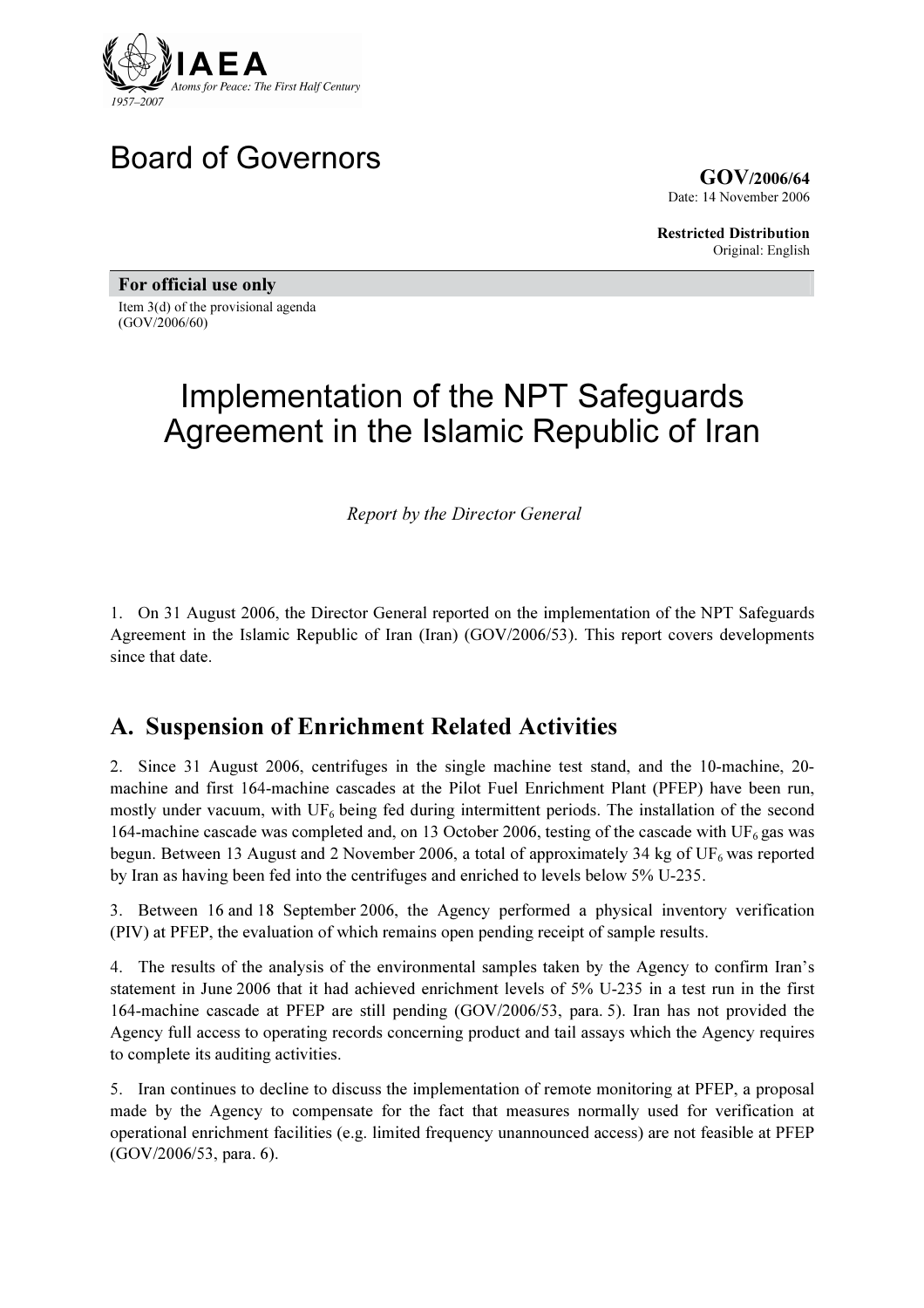6. On 5 November 2006, design information verification (DIV) was carried out at the Fuel Enrichment Plant (FEP) at Natanz, where construction was ongoing.

# B. Suspension of Reprocessing Activities

7. The Agency has been monitoring the use of hot cells at the Tehran Research Reactor (TRR) and the Molybdenum, Iodine and Xenon Radioisotope Production Facility, and the construction of hot cells at the Iran Nuclear Research Reactor (IR-40), through inspections, DIV and satellite imagery. There are no indications of ongoing reprocessing activities at those facilities, or at any other declared facilities in Iran.

# C. Heavy Water Research Reactor

8. Since 31 August 2006, the Agency has been monitoring through satellite imagery the construction of the IR-40 reactor, which, along with the construction of associated buildings, has been continuing.

# D. Outstanding Issues

9. On 16 October 2006, the Agency wrote to Iran referring to the long outstanding verification issues relevant to Iran's nuclear activities, and to the fact that Iran had not addressed those issues or provided the necessary transparency to remove uncertainties associated with some of its nuclear activities. In its letter, the Agency urged Iran to provide all the necessary information and required access to facilitate the resolution of all long outstanding verification issues. In its reply of 1 November 2006, Iran stated, inter alia, that it "is prepared to remove ambiguities, if any, and gives access and information in accordance with its Safeguards Agreement". With regard to the outstanding issues, Iran referred to its letter of 27 April 2006, in which it had "declare[d] its preparedness to resolve the remaining issues providing timetable, within next three weeks, provided that the nuclear dossier is returned back in full in the framework of the Agency".

### D.1. Enrichment Programme

#### D.1.1. Contamination

10. There has been no further progress on the resolution of the contamination issues referred to in GOV/2006/53, para. 11 (i.e. the sources of low enriched uranium particles, and some high enriched uranium (HEU) particles, found at locations where Iran has declared that centrifuge components had been manufactured, used and/or stored). In addition, clarification is still required of the particles of natural and high enriched uranium which were found in the samples taken from equipment at a technical university in January 2006 (GOV/2006/53, para. 24).

#### D.1.2. Acquisition of P-1 and P-2 Centrifuge Technology

11. Iran has not made available to the Agency any new information concerning Iran's P-1 or P-2 centrifuge programme (GOV/2006/53, paras 12–13).

### D.2. Uranium Metal

12. Iran has still not provided a copy of the 15-page document describing the procedures for the reduction of  $UF<sub>6</sub>$  to uranium metal and the casting and machining of enriched and depleted uranium metal into hemispheres (GOV/2005/87, para. 6). The document was resealed by the Agency in August 2006.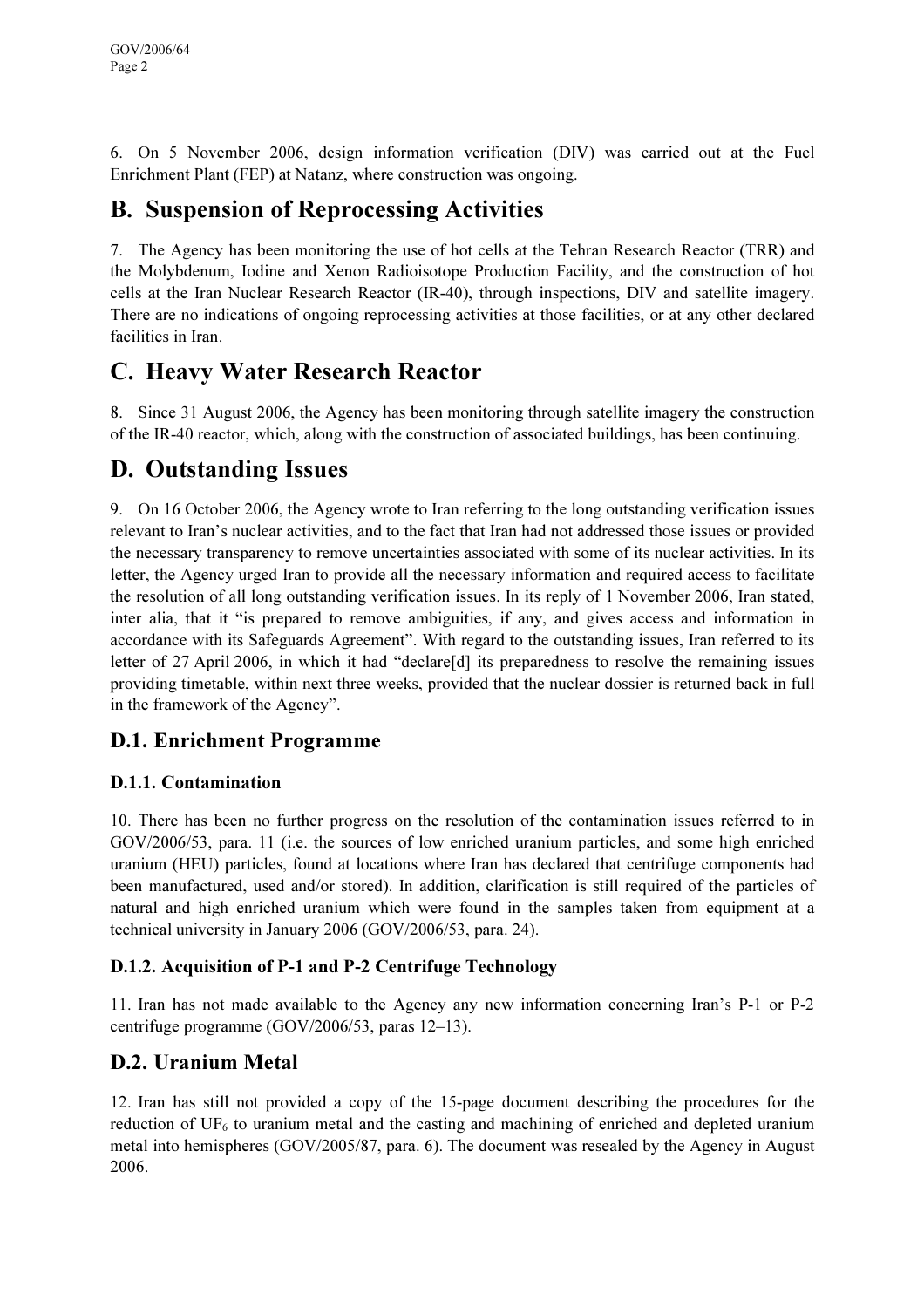### D.3. Plutonium Experiments

13. The Agency has continued to seek clarification from Iran about its plutonium separation experiments (GOV/2006/53, paras 15–17). Iran has not provided sufficient clarification of the outstanding issues concerning these experiments and has stated that no other relevant information is available.

14. As reflected in the Director General's previous report (GOV/2006/53, para. 17), the results of the analysis of environmental samples taken at the Karaj Waste Storage Facility (where containers which had been used to store depleted uranium targets used in the experiments are located) indicate the presence of HEU particles. In response to the Agency's request of 15 August 2006 for information about the source of the particles, and about the past use of the containers, Iran informed the Agency in a letter dated 6 September 2006 that the containers had been used for the temporary storage of spent fuel from TRR, which, in its view, could explain the presence of the HEU particles. Additional samples have been taken from other containers, located at the Tehran Nuclear Research Centre, which had also been used to store spent fuel from TRR. The results from these samples are still pending.

15. Under cover of the Agency's letter of 16 October 2006 (referred to in para. 9 above), Iran was provided with a detailed assessment of the results of further analysis of the samples taken from the containers at Karaj, and was requested to provide further clarification of the presence of the HEU particles and clarification of an additional finding of plutonium in the samples. On 13 November 2006, Iran provided a response to that request, which the Agency is currently assessing.

# E. Other Implementation Issues

### E.1. Uranium Conversion

16. In June 2006, Iran started at the Uranium Conversion Facility (UCF) a uranium conversion campaign involving approximately 160 tonnes of uranium ore concentrate. As of 7 November 2006, approximately 55 tonnes of uranium in the form of  $UF_6$  had been produced during this campaign. All  $UF<sub>6</sub>$  produced at UCF remains under Agency containment and surveillance.

### E.2. Other Matters

17. There are no new developments to report with respect to the other implementation issues referred to in previous reports (GOV/2006/38, para. 14; GOV/2006/27, paras 19–20).

# F. Transparency Measures

18. Iran has not yet responded to the Agency's long outstanding requests for clarification concerning, and access to carry out further environmental sampling of, equipment and materials related to the Physics Research Centre (PHRC); nor has Iran provided the Agency with access to interview another former Head of the PHRC.

19. Iran has not expressed any readiness to discuss information concerning alleged studies related to the so-called Green Salt Project, to high explosives testing and to the design of a missile re-entry vehicle (GOV/2006/53, para. 26).

# G. Summary

20. Iran has been providing the Agency with access to declared nuclear material and facilities, and has provided the required nuclear material accountancy reports in connection with such material and facilities. However, Iran has not provided the Agency with full access to operating records at PFEP.